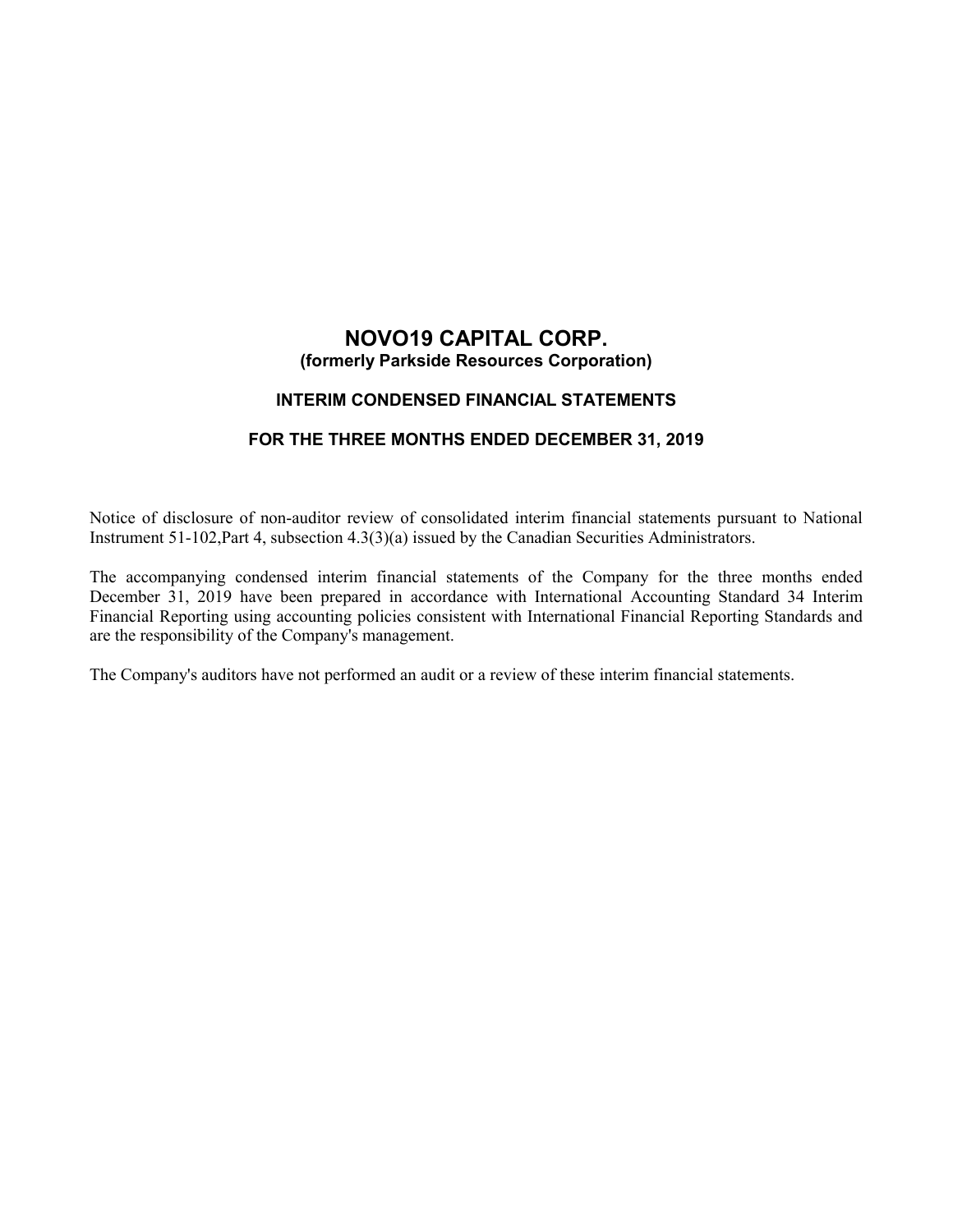## **NOVO19 CAPITAL CORP. (FORMERLY PARKSIDE RESOURCES CORPORATION) INTERIM CONDENSED STATEMENTS OF FINANCIAL POSITION FOR THE THREE MONTHS ENDED DECEMBER 31, 2019 (expressed in Cdn \$) UNAUDITED**

|                                                            | <b>ASSETS</b>                           |                                                    |                                                      |
|------------------------------------------------------------|-----------------------------------------|----------------------------------------------------|------------------------------------------------------|
|                                                            |                                         | Dec 31<br>2019                                     | Sept 30<br>2019                                      |
| <b>Current</b><br>Cash<br><b>HST</b> receivable            |                                         | \$<br>2,806<br>11,146<br>13,952                    | \$<br>6,243<br>10,757<br>17,000                      |
| Exploration and evaluation assets (Note 3)                 |                                         | 1                                                  |                                                      |
|                                                            |                                         | 13,953<br>\$                                       | \$<br>17,001                                         |
|                                                            | <b>LIABILITIES</b>                      |                                                    |                                                      |
| <b>Current</b><br>Accounts payable and accrued liabilities |                                         | 70,155<br>70,155                                   | 67,179<br>67,179                                     |
| Capital Stock (Note 6)                                     | <b>SHAREHOLDERS EQUITY (DEFICIENCY)</b> |                                                    |                                                      |
| Common shares<br>Other reserves<br>Deficit                 |                                         | 2,339,183<br>1,127,900<br>(3,523,285)<br>(56, 202) | 2,339,183<br>1,127,900<br>(3, 517, 261)<br>(50, 178) |
| Nature of Operations and Going Concern - Note 1            |                                         | 13,953<br>\$                                       | 17,001<br>\$                                         |
| Approved on behalf of the board:                           |                                         |                                                    |                                                      |
| "David Mitchell"                                           | "Matthew Goldman"                       |                                                    |                                                      |

David Mitchell, Director **Matthew Goldman, Director** Matthew Goldman, Director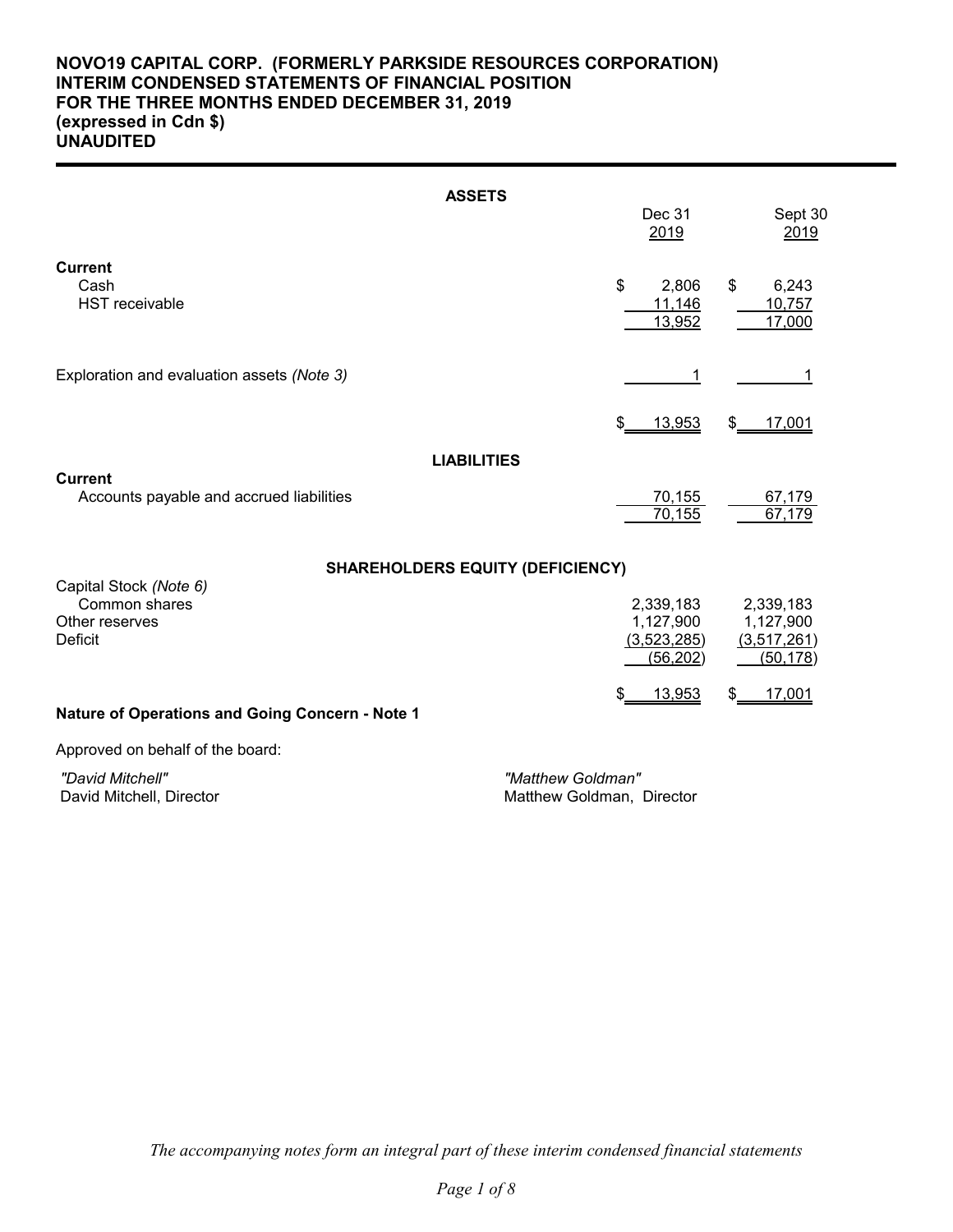## **NOVO19 CAPITAL CORP. (FORMERLY PARKSIDE RESOURCES CORPORATION) INTERIM CONDENSED STATEMENTS OF LOSS AND COMPREHENSIVE LOSS FOR THE THREE MONTHS ENDED DECEMBER 31, 2019 AND 2018 (expressed in Cdn \$) UNAUDITED**

|                                                                      | Three months ended Dec. 31 |            |    |           |  |
|----------------------------------------------------------------------|----------------------------|------------|----|-----------|--|
|                                                                      |                            | 2019       |    | 2018      |  |
| <b>Expenses</b>                                                      |                            |            |    |           |  |
| Office and general                                                   | \$                         | 250        | \$ | 1,500     |  |
| Professional fees                                                    |                            | 2.975      |    | 2,000     |  |
| Shareholder services and related fees                                |                            | 2,799      |    |           |  |
| Net loss and comprehensive loss for the period                       |                            | (6,024)    | S  | (3,500)   |  |
| Net loss per share - basic and diluted                               |                            |            | \$ | (0.001)   |  |
| Weighted average number of shares outstanding<br>- basic and diluted |                            | 12,905,335 |    | 3.089.273 |  |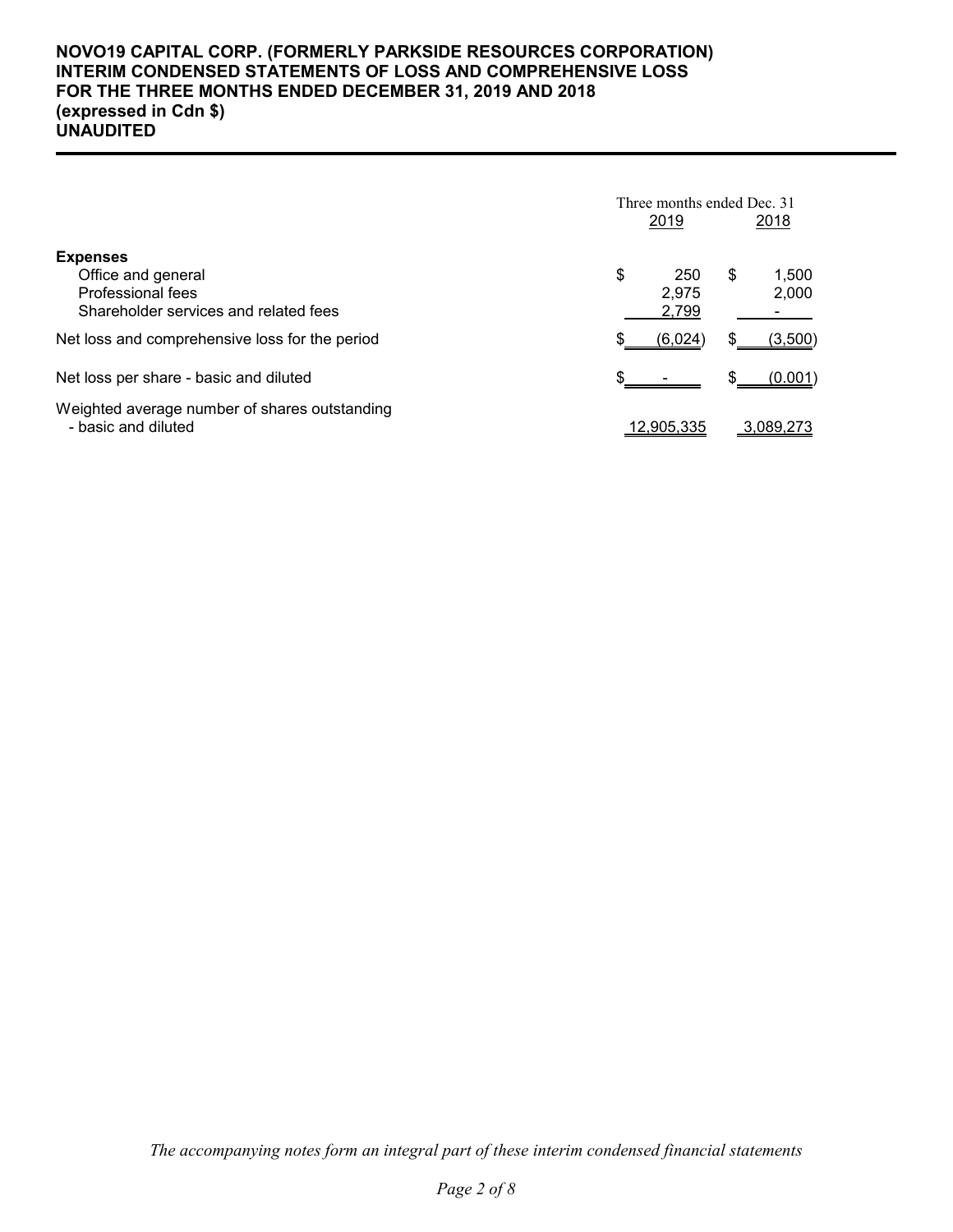## **NOVO19 CAPITAL CORP. INTERIM CONDENSED STATEMENTS OF CHANGES IN EQUITY FOR THE THREE MONTHS ENDED DECEMBER 31, 2019 AND 2018 (expressed in Cdn \$) UNAUDITED**

|                                                       | <b>Common shares</b> | Warrants     | Other<br><b>Reserves</b> | <b>Deficit</b>             |    | Total               |
|-------------------------------------------------------|----------------------|--------------|--------------------------|----------------------------|----|---------------------|
| Balance - September 30, 2018 \$1,848,380              |                      | \$<br>25,377 | \$1,102,523              | $$$ (3,434,351)            | \$ | (458, 071)          |
| Net loss for the period                               |                      |              |                          | (3,500)                    |    | (3,500)             |
| Balance, December 31, 2018                            | \$1,848,380          | 25,377       | \$1,102,523              | \$(3,437,851)              | S. | (461, 571)          |
|                                                       |                      |              |                          |                            |    |                     |
| Balance September 30, 2019<br>Net loss for the period | \$2,339,183          | \$           | \$1,127,900              | $$$ (3,517,261)<br>(6,024) | \$ | (50,178)<br>(6,024) |
| Balance, December 31, 2019                            | \$2,339,183          |              | \$1,127,900              | $$$ (3,523,285)            | \$ | (56,202)            |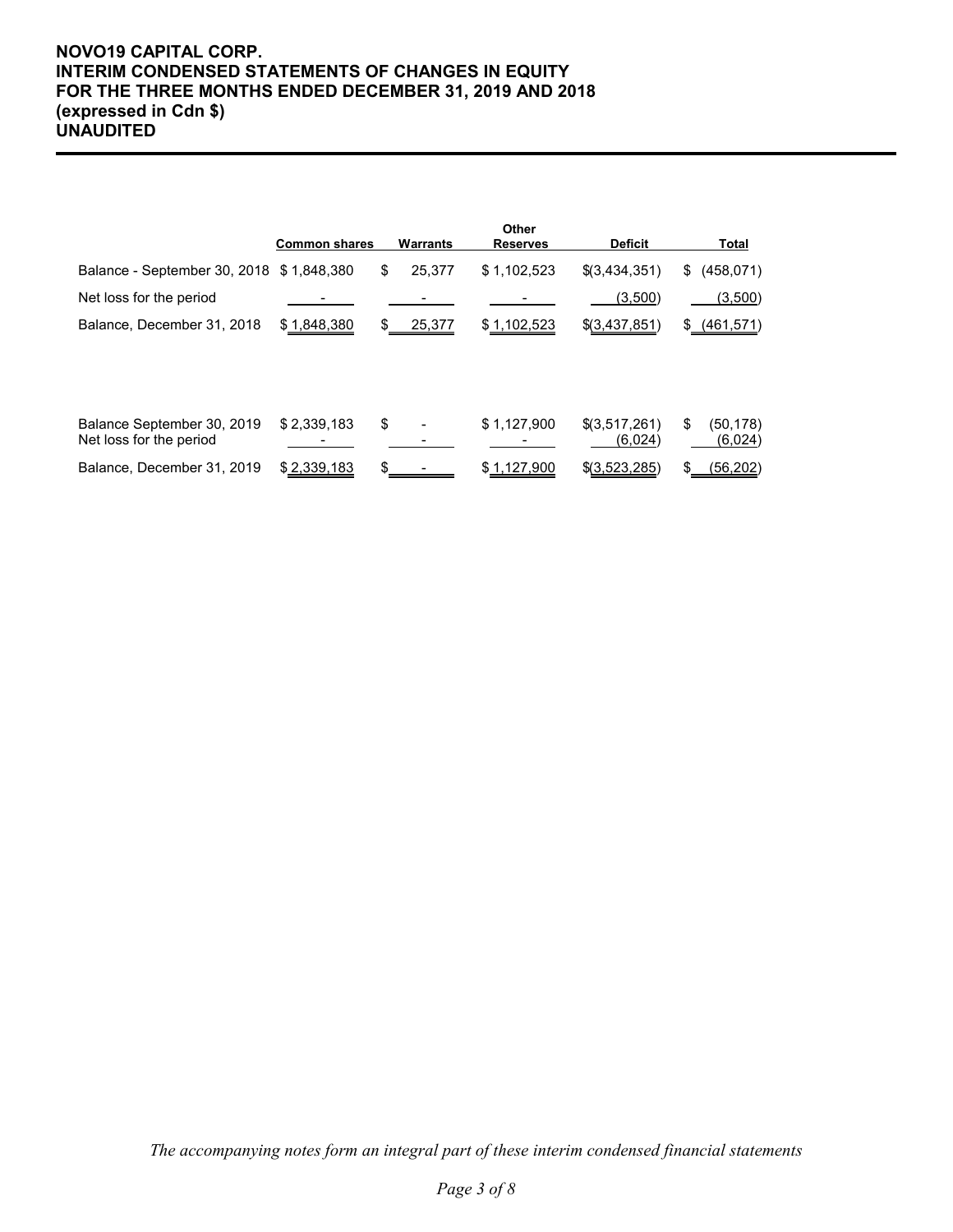## **NOVO19 CAPITAL CORP. INTERIM CONDENSED STATEMENTS OF CASH FLOWS FOR THE THREE MONTHS ENDED DECEMBER 31, 2019 AND 2018 (expressed in Cdn \$) UNAUDITED**

|     |                      |                                                 | 2018    |
|-----|----------------------|-------------------------------------------------|---------|
|     |                      | \$                                              | (3,500) |
|     | (389)<br>2,976       |                                                 | 3,500   |
|     |                      |                                                 |         |
|     | 6,243                |                                                 |         |
| SS. | 2,806                | S                                               |         |
|     |                      |                                                 |         |
|     |                      | \$                                              |         |
|     |                      | \$                                              |         |
|     |                      | \$                                              |         |
|     | \$<br>\$<br>\$<br>\$ | <u> 2019</u><br>(6,024)<br>(3, 437)<br>(3, 437) |         |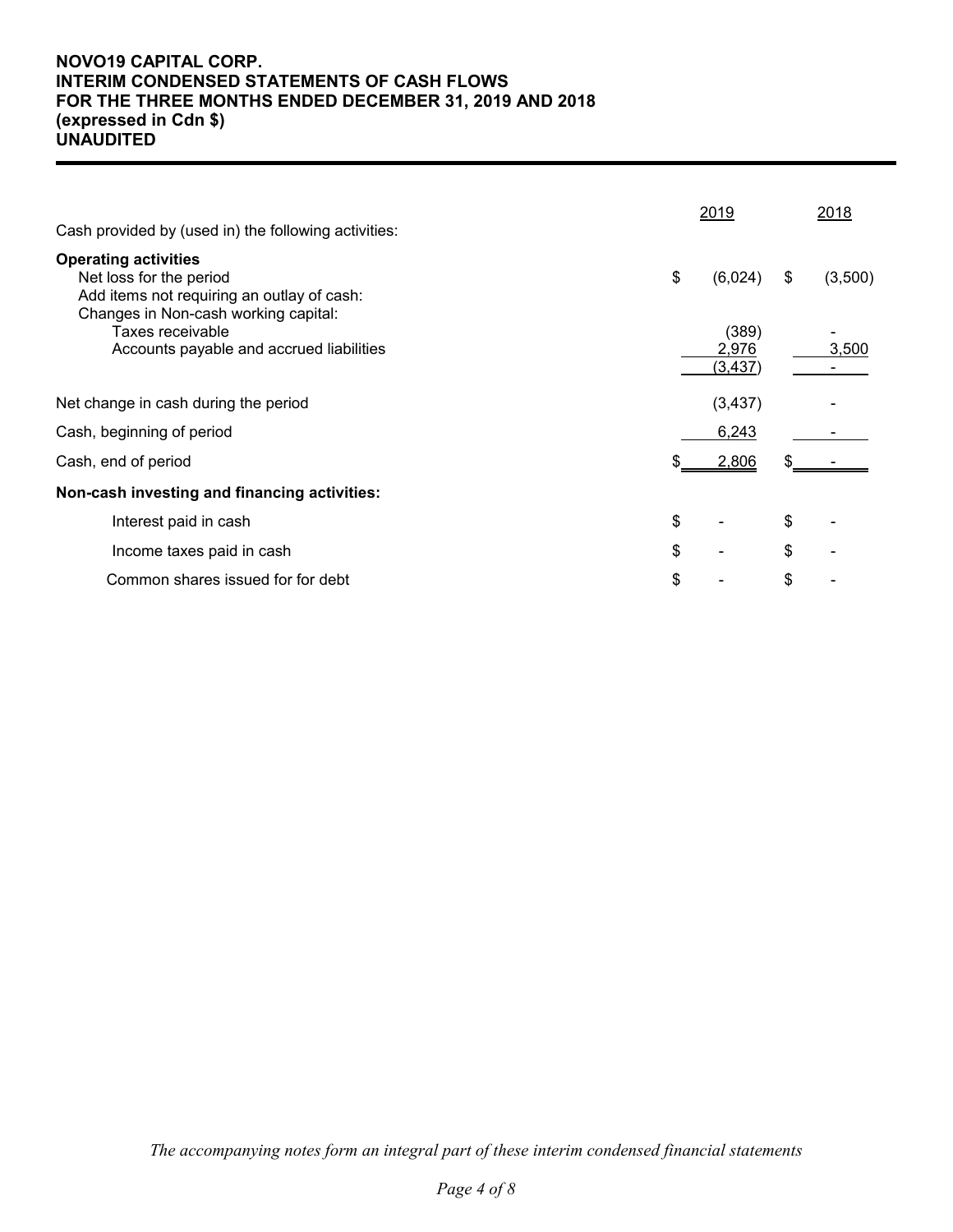### **1. Nature of operations and going concern**

Novo19 Capital Corp. (formerly Parkside Resources Corporation) (the "Company") was incorporated on November 21, 2005 under the Business Corporations Act of British Columbia. The Company is a junior resource exploration and development company and is in the exploration stage. The Company's principle asset is a mineral property which is not yet in commercial production. The Company has not determined whether or not its property contains economically recoverable resources.

These financial statements have been prepared on a going concern basis which assumes that the Company will be able to realize its assets and discharge its liabilities in the normal course of business for the foreseeable future. As at December 31, 2019, the Company had no sources of operating cash flows. The Company will therefore require additional funding which, if not raised, would result in the curtailment of activities and project delays. The Company had working capital deficiency of \$56,203 (Sept. 2019 - \$50,178) and has incurred losses since inception, resulting in an accumulated deficit of \$3,523,285 (September 2019 - \$3,517,261). The Company's ability to continue as a going concern is uncertain and is dependent upon its ability to continue to raise adequate financing. There can be no assurances that the Company will be successful in this regard, and therefore, there is doubt regarding the Company's ability to continue as a going concern, and accordingly, the use of accounting principles applicable to a going concern. These financial statements do not reflect adjustments that would be necessary if the "going concern" assumption were not appropriate. If the "going concern" assumption were not appropriate for these financial statements, then adjustments to the carrying values of the assets and liabilities, the expenses and the statement of financial position classifications would be necessary as these adjustments could be material.

The recoverability of expenditures on its resource properties and related deferred exploration expenditures is dependent upon the existence of resources that are economically recoverable, confirmation of the Company's ownership interests in the claims, the ability of the Company to obtain necessary financing to complete the exploration and the development of the properties, and upon future profitable production or proceeds from disposition thereof.

During the prior year the cease-trade order against the Company was lifted, the Company consolidated its common shares on the basis of one post consolidation common share for every 10 pre-consolidation shares and the Company changed its name from Parkside Resources Corporation to Novo19 Capital Corp.

#### **2. Significant accounting policies:**

#### **(a) Statement of compliance and basis of presentation**

These unaudited condensed interim financial statements have been prepared for the three months ended December 31, 2019, including comparative figures, in accordance with International Accounting Standard ("IFRS"), and in particular in accordance with International Accounting Standard 34, Interim Financial Reporting ("IAS 34") as issued by the International Accounting Standards Board ("IASB"). They have been prepared using the accounting policies the Company expects to adopt in its consolidated financial statements as at and for the financial year ending September 30, 2020.

These condensed interim financial statements do not include all of the information required for full annual financial statements and should be read in conjunction with the Company's September 30, 2019 year end audited consolidated financial statements prepared in accordance with IFRS.

#### **Accounting Standards Issued but not yet Effective**

Certain new standards, interpretations and amendments to existing standards have been issued by the IASB or IFRIC that are mandatory for accounting periods beginning on or after January 1, 2019 or later periods. There are currently no new standards that are expected to have a material impact on the Company in the next fiscal year.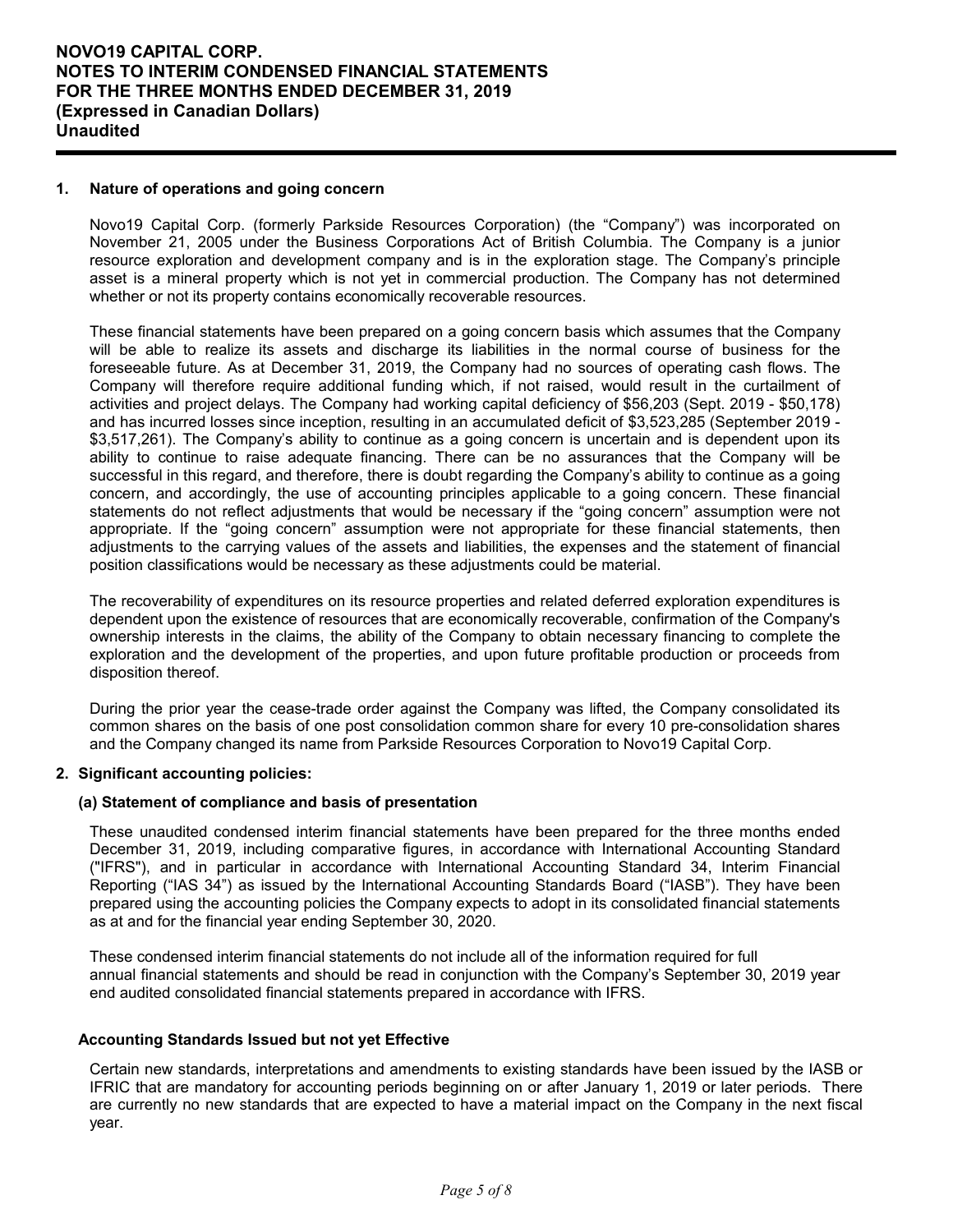### **3. Exploration and evaluation assets**

#### **Forester Lake Gold Property**

In 2011, the Company entered into an option agreement and then subsequently acquired a 60% interest in the Forester Lake Gold Property from Benton Resources Corp. ("BTC").

The Property is being carried at a nominal amount of \$1.

#### **4. Related party transactions**

|                       |                                                   | Three months ended       | Dec. 31, |                          |
|-----------------------|---------------------------------------------------|--------------------------|----------|--------------------------|
| <b>Related Party</b>  | Item                                              | 2019                     |          | 2018                     |
| <b>Key Management</b> |                                                   |                          |          |                          |
| Personnel             |                                                   |                          |          |                          |
|                       | Salaries and fees charged to statement of loss    | $\overline{\phantom{a}}$ |          | $\overline{\phantom{a}}$ |
|                       | Share-based payments charged to statement of loss | ۰                        |          | $\overline{\phantom{a}}$ |

To the knowledge of the directors and officers of the Company as of December 31, 2019 2,915,960 common shares or 22.59% of the outstanding shares of the Company were held by Matthew Goldman, a director of the Company. An aggregate of 2,771,380 common shares representing 21.47% of the outstanding shares of the Company are held personally and through a company owned 100% by David Mitchell, Chief Executive Officer and a director of the Company. These holdings can change at any time at the discretion of the owners.

Included in accounts payable is \$Nil (2018- \$Nil) owing to directors and officers of the Company.

The above transactions were in the normal course of operations and were measured at the exchange amount, which are the amounts agreed to by the related parties.

### **5. Capital management**

When managing capital, the Company's objective is to ensure the entity continues as a going concern as well as to maintain optimal returns to shareholders and benefits for other stakeholders. Management adjusts the capital structure as necessary. The Board of Directors does not establish quantitative return on capital criteria for management, but rather relies on the expertise of the Company's management to sustain future development of the business.

The Company is dependent on external financing to fund its exploration activities. In order to carry out the planned exploration and pay for administrative costs, the Company will spend its existing working capital and raise additional amounts as needed. The Company will continue to assess new properties and seek to acquire an interest in additional properties if it feels there is sufficient geologic or economic potential and if it has adequate financial resources to do so.

The capital structure of the Company consists of equity comprised of share capital, warrants, other reserves and deficit. The Company is not subject to externally imposed capital requirements.

Management reviews its capital management approach on an on-going basis and believes that this approach, given the relative size of the Company, is appropriate.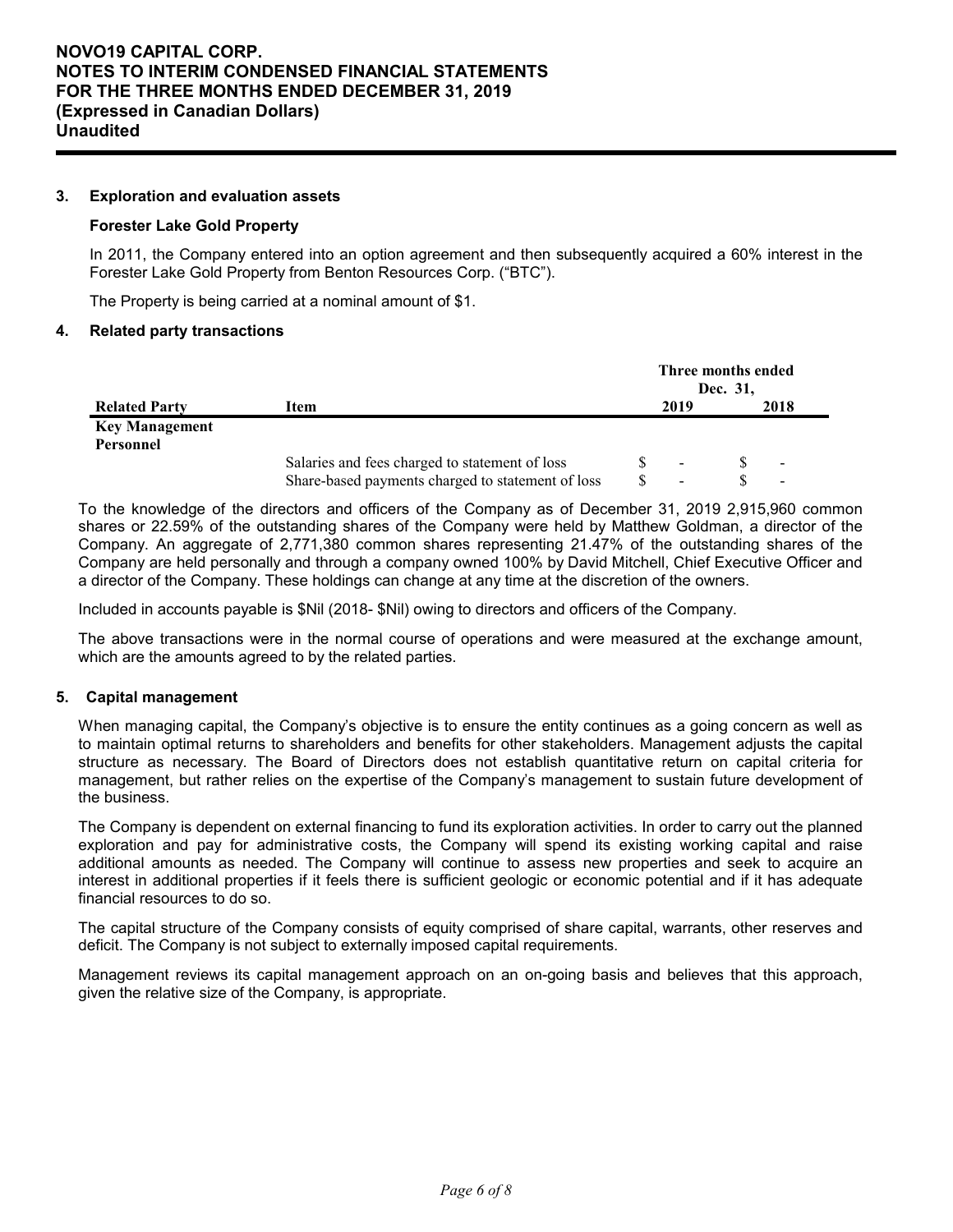## **6. Share capital**

a) Authorized share capital

Unlimited number of common shares without par value.

b) Issued common shares:

|                                                  | # of shares   |   | \$ Amount      |
|--------------------------------------------------|---------------|---|----------------|
| Balance September 30, 2018 and December 31, 2018 | 30.892.731    | S | 1.848.380      |
| Issued for cash (i)                              | 12,000,000    |   | 60,000         |
| Issued for debt (ii)                             | 86.160.600    |   | 430.803        |
| Share consolidation 10: 1                        | (116,147,996) |   | $\blacksquare$ |
| Balance September 30, 2019 and December 31, 2019 | 12,905,335    |   | 2,339,183      |

- i) In March 2019 the Company issued 12,000,000 common shares at \$0.005 per share for gross proceeds of \$60,000.
- ii) In March 2019 the Company issued 86,160,600 common shares at \$0.005 per share for debt totaling \$430,803 including \$15,255 for outstanding promissory notes and \$415,548 of outstanding accounts payable.
- iii) In June 2019 the Company has a share consolidation on the basis of 1 post-consolidation common share for every 10 pre-consolidation common shares

### **7. Stock options**

The Board of Directors has approved a Stock Option Plan for directors and officers. Pursuant to the Stock Option Plan, options granted shall not exceed 10% of the number of Common Shares outstanding at the time of grant. The exercise price as determined by the Board in its sole discretion, must not be lower than the closing price of the Company's Common Shares traded through the facilities of the Exchange on the day preceding the date the Option is granted, less any discount permitted by the Exchange, or such other price as may be determined in accordance with the Stock Option Plan and the requirements of the Exchange, on which the shares are listed for trading.